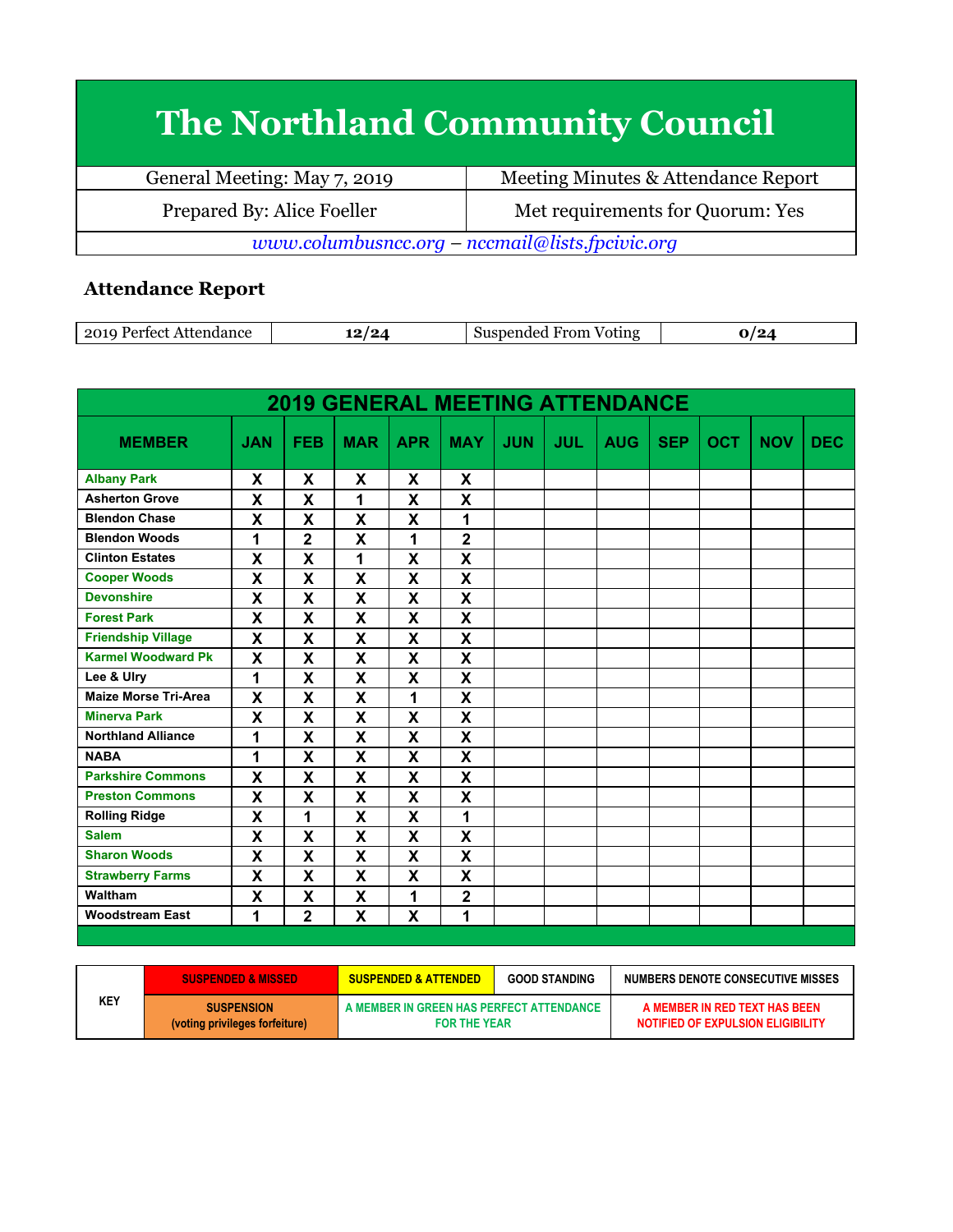| <b>Roll Call</b>                                                      | Roll was taken. See above chart for details.                                                                                                                                                                                                                                                                                                                                                                                                                                                                                                                                                                                                                                                                                                                                                                                                                                                                                                                                                                                                                                                                                                                                                   |  |  |  |  |  |
|-----------------------------------------------------------------------|------------------------------------------------------------------------------------------------------------------------------------------------------------------------------------------------------------------------------------------------------------------------------------------------------------------------------------------------------------------------------------------------------------------------------------------------------------------------------------------------------------------------------------------------------------------------------------------------------------------------------------------------------------------------------------------------------------------------------------------------------------------------------------------------------------------------------------------------------------------------------------------------------------------------------------------------------------------------------------------------------------------------------------------------------------------------------------------------------------------------------------------------------------------------------------------------|--|--|--|--|--|
| <b>Liaison Reports</b>                                                |                                                                                                                                                                                                                                                                                                                                                                                                                                                                                                                                                                                                                                                                                                                                                                                                                                                                                                                                                                                                                                                                                                                                                                                                |  |  |  |  |  |
| <b>Columbus Metro Library (Keith</b><br>Hanson)                       | We have open training time for computer help at the Karl<br>Road library. We can help with Facebook, Excel, or any<br>issues you might have 9-11a every Wednesday, no<br>registration needed. Full calendar is here.<br>We have a database of educational videos and trainings<br>called Lynda.com which is available if you have a library<br>card. This is a training tool that normal costs money. Same<br>with Consumer Reports - if you go through the library's<br>Research tab, these items are all free to you.<br>Ohio Means Jobs has many free job seeking assistance<br>programs available at libraries and elsewhere.<br>June 1 – Summer Reading Challenge begins! This is for<br>everyone from babies to adults. There are prizes for reading<br>and a raffle at the end. There is also a calendar of events<br>associated with <b>Summer Reading Challenge</b> .<br>The library is also a Summer Lunch site.<br>The new building will be constructed in front of the existing<br>library, and we will remain open during the construction.<br>There will be a point where the library is closed to transition,<br>but the library will not need to move to a temporary location. |  |  |  |  |  |
| <b>Columbus Fire</b>                                                  | No report                                                                                                                                                                                                                                                                                                                                                                                                                                                                                                                                                                                                                                                                                                                                                                                                                                                                                                                                                                                                                                                                                                                                                                                      |  |  |  |  |  |
| Police (Scott Clinger, Larry Geis, Eric<br>Jones, Rick Foster of CRT) | Interim Chief will be speaking at the Neighborhood Policing<br>$\bullet$<br>annual meeting (see literature shelf)<br>For Hearing Impaired drivers, officers now carry a two-sided<br>card so the officer can point to items on the card to<br>communicate.<br>Explorers starts at 14. The cadets is a new PAID program<br>that begins at 18. You will go through training and it pays<br>\$14.50 per hour. There will be a uniform (not a police<br>uniform) and it provides paid training and will get them into<br>the pipeline until they can apply at age 21 to be a police<br>officer. Apply beginning June $3rd$ and the window is only<br>three weeks.<br>It's always helpful when citizens call the police or flag down<br>$\bullet$<br>an officer because it gives us some standing when we say we<br>are responding to a community complaint.<br>Police can't chalk the tires anymore, but we do have other<br>strategies we can use such as drawing with chalk on the<br>street.                                                                                                                                                                                                    |  |  |  |  |  |
| <b>City Attorney</b>                                                  | No report<br>$\bullet$                                                                                                                                                                                                                                                                                                                                                                                                                                                                                                                                                                                                                                                                                                                                                                                                                                                                                                                                                                                                                                                                                                                                                                         |  |  |  |  |  |
| <b>Northland Area Business Association</b><br>(Dave Cooper)           | 161 Clean Up Schedule is published and emailed. We can<br>$\bullet$<br>send it as a PDF if you want to add it to your neighborhood                                                                                                                                                                                                                                                                                                                                                                                                                                                                                                                                                                                                                                                                                                                                                                                                                                                                                                                                                                                                                                                             |  |  |  |  |  |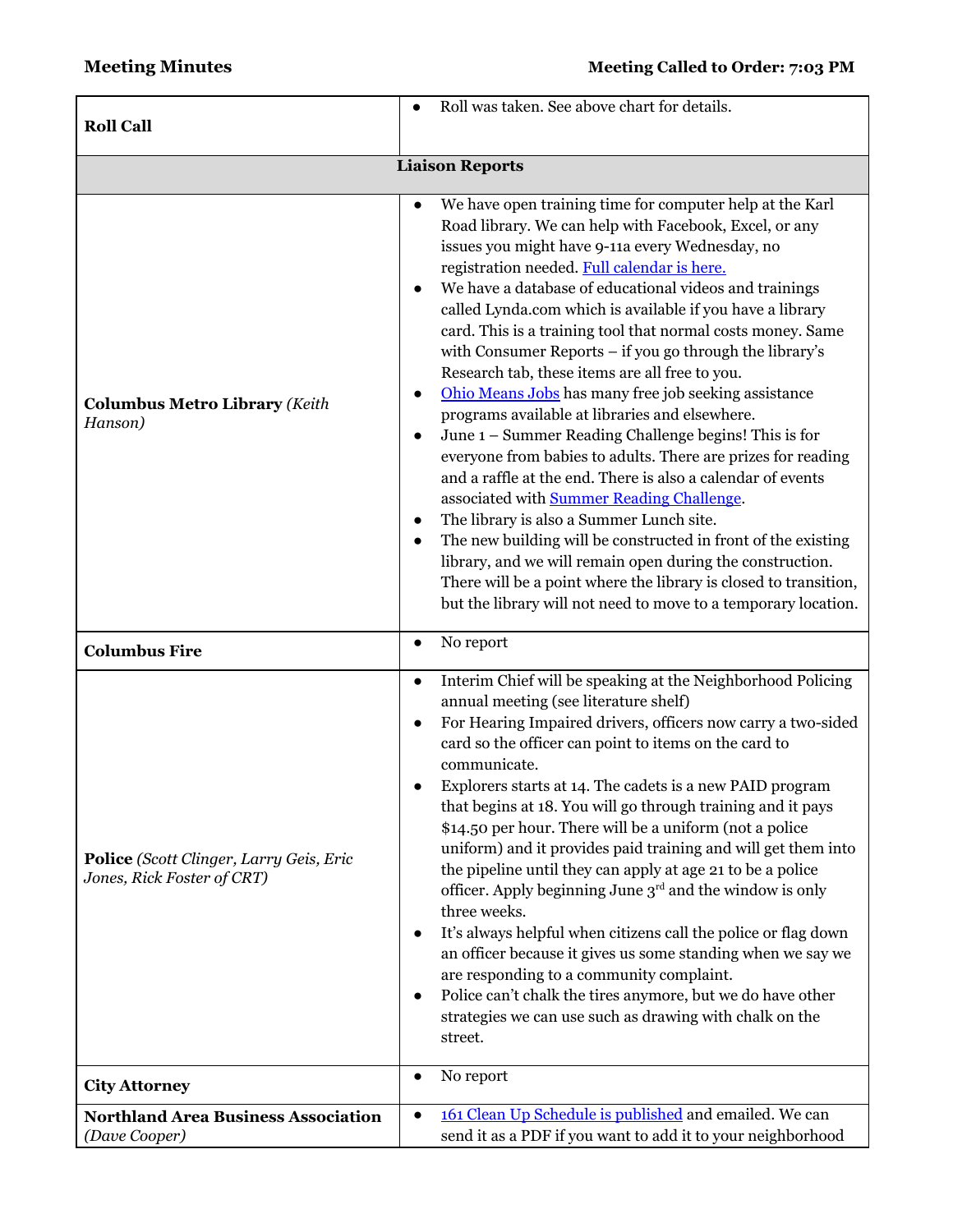|                                                                       | newsletter. May 11 9 a.m. is the upcoming cleanup. Meet at<br>Jiffy Lube! We provide the tools and safety vests. Volunteers<br>are out weeding and working on flower boxes.<br>NABA Luncheon June 11, Speaker is Nadia Kasvin from<br>UsTogether, the Topic is How immigrants and refugees<br>represent economic opportunity.                                                                                                                                                                                                                                                                                                   |  |  |  |  |
|-----------------------------------------------------------------------|---------------------------------------------------------------------------------------------------------------------------------------------------------------------------------------------------------------------------------------------------------------------------------------------------------------------------------------------------------------------------------------------------------------------------------------------------------------------------------------------------------------------------------------------------------------------------------------------------------------------------------|--|--|--|--|
| <b>Friends of Alum Creek</b><br>(David Roseman)                       | Dave submitted the following report via email, since he was<br>unable to attend the meeting:<br>May is bicycle month<br>Bike to Work Week starts week of May 13th<br>Friday May 17 is Columbus Bike to Work Day. Many<br>group commuter bike rides will be happening that<br>morning, ending at Columbus City Hall 8 AM for<br>ceremonies<br>The annual 'Ride of Silence' bicycle procession takes<br>place on Wednesday May 15 - along High Street, 10 mile<br>round trip from Columbus City Hall. 7 PM departure.<br>Free, slow paced with police<br>escort. https://www.columbusonthecheap.com/ride-of-si<br>lence-columbus/ |  |  |  |  |
| <b>Alfred Akaiinyah (City</b><br>Liaison/Department of Neighborhoods) | Community input will be requested in the search for the new<br>$\bullet$<br>police chief. Keep an eye out for that.<br>Letters of Support have been requested for a grant to do an<br>improvement to I-70/I-71. Please check the listserv for more<br>information. There is a sample letter attached.                                                                                                                                                                                                                                                                                                                           |  |  |  |  |
| Roundtable<br>Best Practices for Civic Associations                   | Brad Theiss and Alice Foeller presented about the following<br>tools civic associations can use to create an online presence<br>and accept membership online.<br>MailChimp.com for email newsletters<br>NextDoor.com for neighborhood specific discussion about<br>neighborhood happenings. A lot of people not involved in<br>their association will be on here complaining.<br>Facebook.com – Use for a Facebook group, conducting online<br>polls<br><b>WuFoo for Forms</b><br>Payment methods - see table<br>Wix for websites<br>PicMonkey for graphic design templates<br>See attachment for full presentation             |  |  |  |  |
| <b>NCC Officer Reports</b>                                            |                                                                                                                                                                                                                                                                                                                                                                                                                                                                                                                                                                                                                                 |  |  |  |  |
| <b>Treasurer</b><br><b>Felix Quachey</b>                              | Audit committee met. We created an annual budget based on<br>$\bullet$<br>the last three years' expenses and adding a small increase for<br>things that will go up.<br>There is some "found money" in an account that we lost<br>$\bullet$<br>track of, and that money belongs to the 161 Task Force.<br>David Hardesty is the only signor, and he is willing to go to<br>the bank and get it transferred to the Task Force.<br>We also re-evaluated our accounts and had Alicia added as a<br>signatory. We discovered that one of our accounts was not                                                                        |  |  |  |  |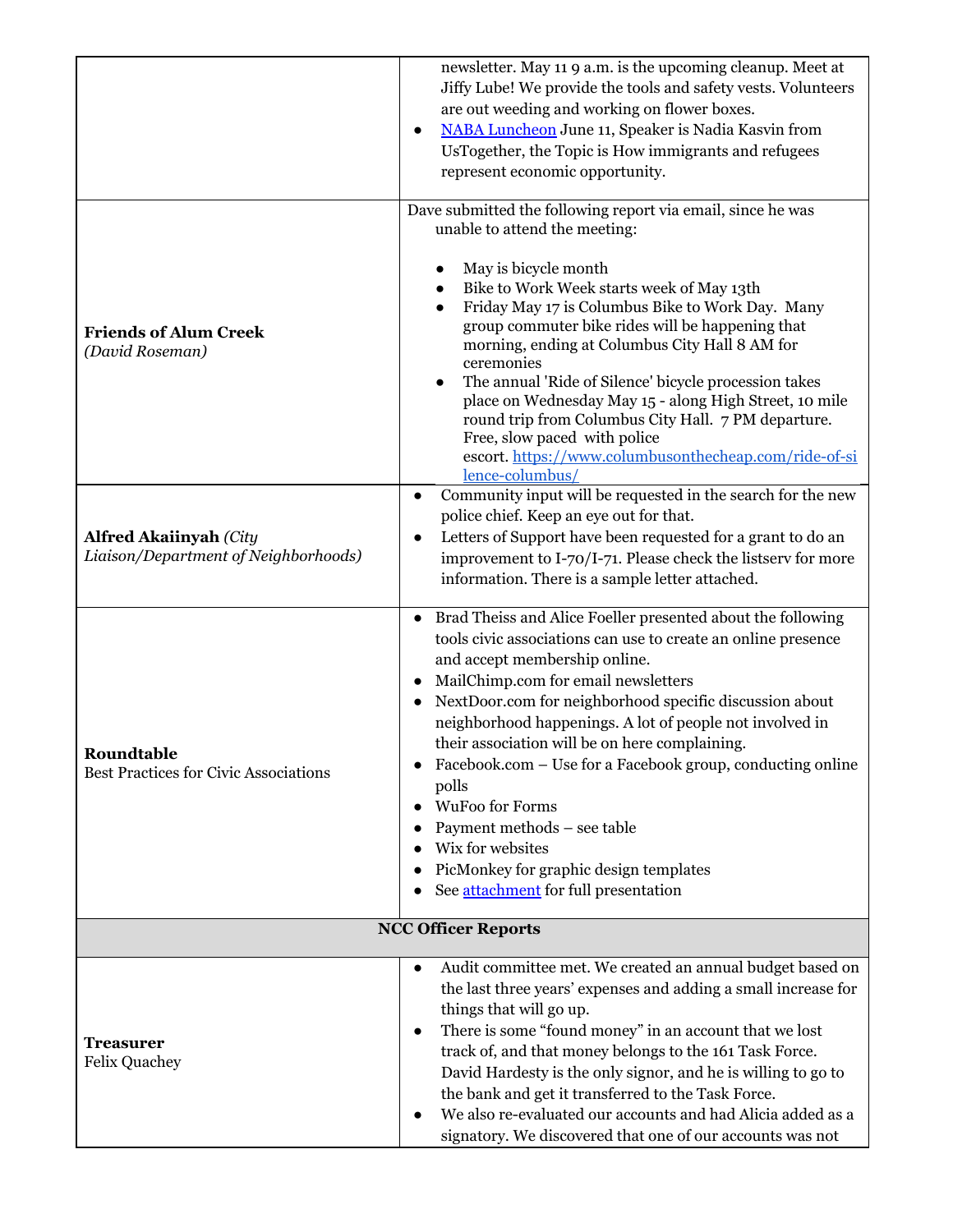|                                                                 | designated as a non-profit account and we will get that<br>resolved before opening a separate account for Banquet.<br>We're getting all of these things sorted out.<br>We are redesigning the NCC membership invoice to make it<br>more clear that both sections of the payment are required.<br>Felix went over expenses for the banquet and the parade, PO<br>Box, etc.                                                                                                                                                                                                                                                                                                                                                                                                                 |  |
|-----------------------------------------------------------------|-------------------------------------------------------------------------------------------------------------------------------------------------------------------------------------------------------------------------------------------------------------------------------------------------------------------------------------------------------------------------------------------------------------------------------------------------------------------------------------------------------------------------------------------------------------------------------------------------------------------------------------------------------------------------------------------------------------------------------------------------------------------------------------------|--|
| <b>Secretary</b><br><b>Alice Foeller</b>                        | The minutes have been provided in advance of the meeting.<br>Are there any corrections to the minutes? Hearing no<br>corrections, the minutes have been approved by unanimous<br>consent.                                                                                                                                                                                                                                                                                                                                                                                                                                                                                                                                                                                                 |  |
| <b>Vice President</b><br><b>Roger Davidson</b>                  | No report                                                                                                                                                                                                                                                                                                                                                                                                                                                                                                                                                                                                                                                                                                                                                                                 |  |
| President<br>Alicia Ward                                        | Elevate Northland potluck May 30 at Ashland University at<br>6pm. We have our monthly meeting tomorrow May 8 at<br>noon at Ashland University.<br>We were featured in New Americans magazine                                                                                                                                                                                                                                                                                                                                                                                                                                                                                                                                                                                              |  |
|                                                                 | <b>NCC Committee Reports</b>                                                                                                                                                                                                                                                                                                                                                                                                                                                                                                                                                                                                                                                                                                                                                              |  |
| <b>Banquet Committee</b><br>Alicia Ward, Chair                  | The Banquet will be (was) Thursday May 9 at Little Turtle.<br>David Leland will be our emcee.                                                                                                                                                                                                                                                                                                                                                                                                                                                                                                                                                                                                                                                                                             |  |
| <b>Independence Day Parade Committee</b><br>northlandparade.org | The Many Faces of Northland, United We Stand<br>Next meeting is May 18 at 10a at the Kroger on Morse Road.<br>$\bullet$<br>Please make sure someone from your civic association<br>attends.<br>Dave Cooper will be our Grand Marshal!<br>We've had a number of volunteers making a big difference.<br>$\bullet$<br>Everyone is doing things, recruiting volunteers, gathering<br>donations/sponsorship, etc.                                                                                                                                                                                                                                                                                                                                                                              |  |
| <b>Audit &amp; Budget Committee</b><br><b>Roger Davidson</b>    | Roger reported that on $4/6$ the audit committee met and we<br>checked all of the expenses and records, and then we created<br>a budget for the future. We validated everything and we are<br>satisfied that everything is valid and correct.                                                                                                                                                                                                                                                                                                                                                                                                                                                                                                                                             |  |
| <b>Development Committee</b><br>Dave Paul, Chair                | Dave Paul reported on the following cases:<br>Checkers Drive-In; the lot was split and the sign ended up off<br>the lot. Recommended approval with the condition that they<br>comply with Morse Road RCO.<br>Swensons Drive-in Restaurants; We recommended approval<br>to allow the drive-in restaurant.<br>Swensons Drive-in graphics variance, also approved<br>St. Francis DeSales High School cell phone tower on an<br>$\bullet$<br>adjacent lot they would like to purchase. This was tabled<br>while applicant researches additional sites for the tower base<br>within the lot, rather than against the property line against<br>some apartments.<br>Kroger is bringing a proposal to install a new gas station at<br>the Morse Road location. That will be on the agenda May 26. |  |